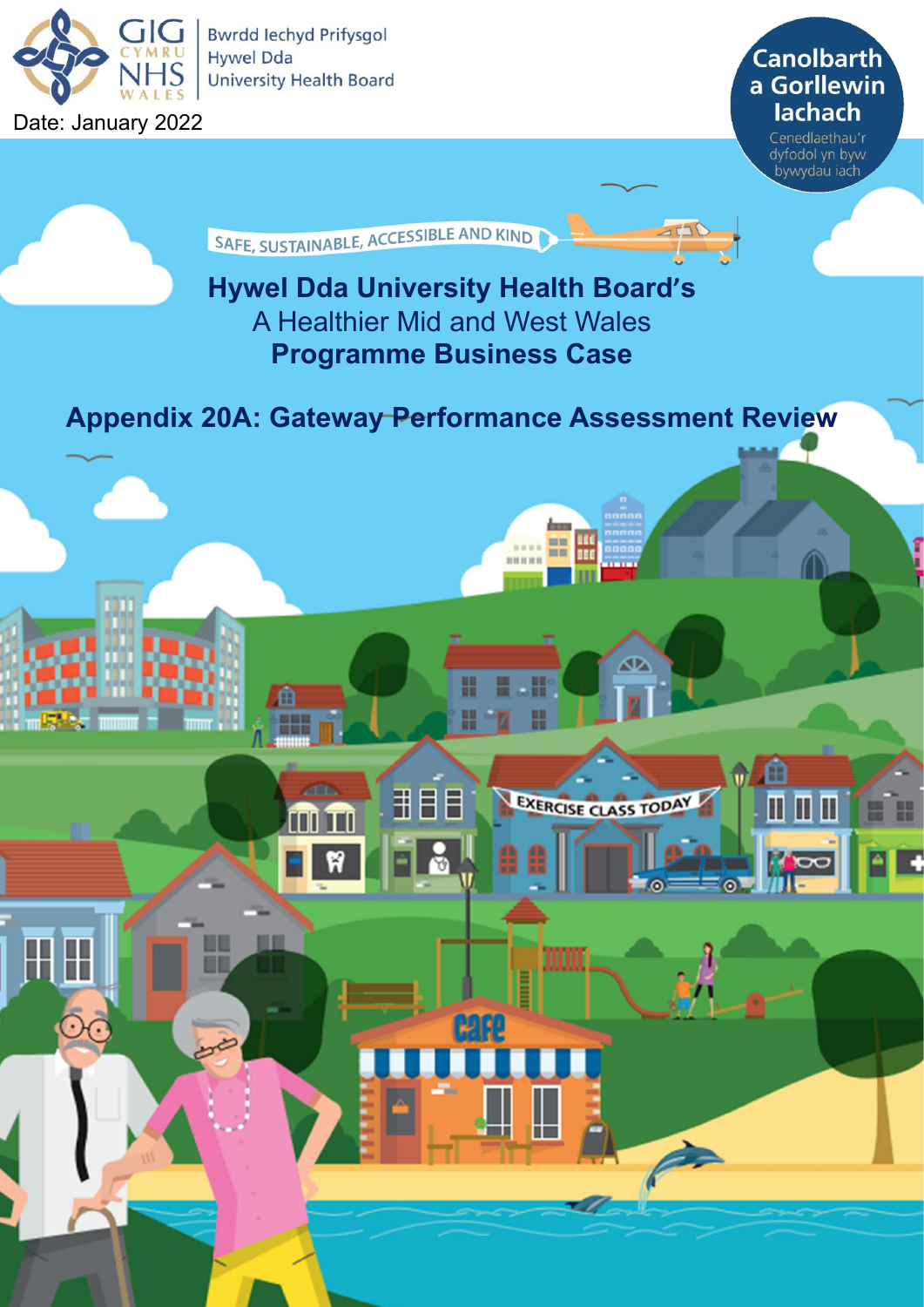

Llywodraeth Cymru<br>Welsh Government

## **Gateway™ Programme Assessment Review (PAR)**

| <b>Programme Title:</b> | A Healthier Mid and West Wales |
|-------------------------|--------------------------------|
| <b>IAH ID number:</b>   | AH/21/26                       |

| <b>Version number:</b>                             | Final                                    |
|----------------------------------------------------|------------------------------------------|
| <b>Senior Responsible Owner (SRO):</b>             | Steve Moore, CEO Hywel Dda UHB           |
| Date of issue to SRO:                              | 25 Sept 2021                             |
| Department/Organisation of the<br><b>Programme</b> | Hywel Dda UHB, NHS Wales                 |
| <b>Review dates:</b>                               | 23/09/2021-25/09/21                      |
| <b>Review Team Leader:</b>                         | Liz McLoughlin                           |
| <b>Review Team Members:</b>                        | <b>Stacey Wilkins</b><br>Andrea Williams |
| <b>Previous Review:</b>                            | N/A                                      |
| <b>Security Classification:</b>                    | Official                                 |

**This assurance review was arranged and managed by:**

**Welsh Government Integrated Assurance Hub (IAH)**

**Cathays Park 2**

**Cathays**

**Cardiff**

**CF10 3NQ**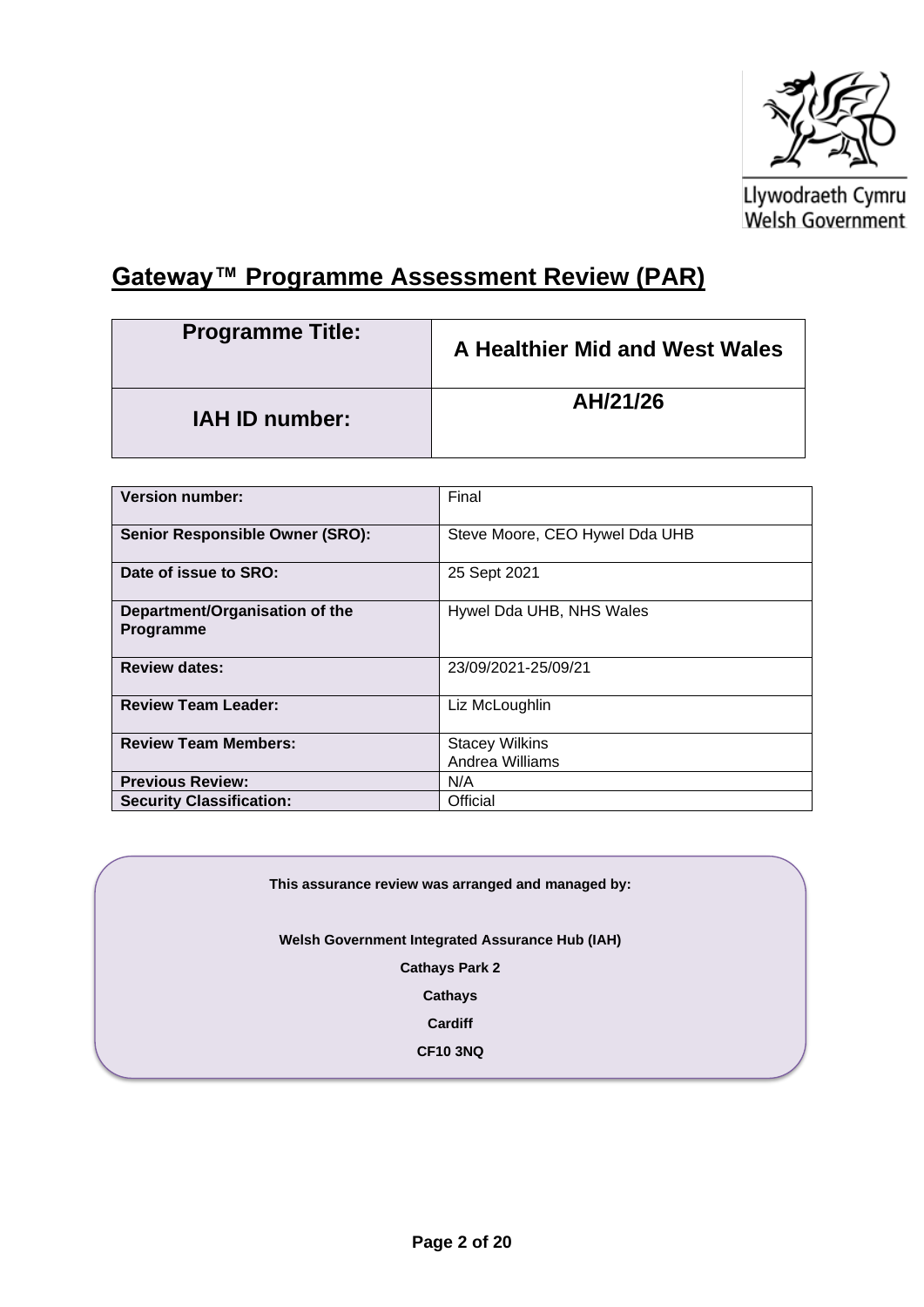# **1.0 Delivery Confidence Assessment (DCA)**

| <b>Delivery Confidence Assessment:</b>                                        | Amber                                                                       |
|-------------------------------------------------------------------------------|-----------------------------------------------------------------------------|
|                                                                               |                                                                             |
| This review has tested the readiness of the programme to deliver, in November |                                                                             |
| this year, a Programme Business Case (PBC) that will secure the agreement of  |                                                                             |
|                                                                               | the Health Board and Welsh Government for the programme to move to the OBC. |

alth Board and Welsh Government for the progr stage. As asked in the terms of reference, the Review Team has reviewed the current draft elements of the PBC as well as the governance and management of the programme, the Land selection process and the activity planned for OBC. We did not, however, feel that the documentation and range of interviews allowed us to make informed comment on the environmental aspects although documentation and interviews made clear the Health Board's commitment to decarbonisation which will be a key element of the design stage.

This is a major and complex programme. A number of interviewees described it as a once in a lifetime opportunity in a part of Wales that has not in the past attracted significant investment. Although the current stage of the programme is concentrated on the production of the PBC, the next stages will necessarily involve a major step up of activity and augmentation of the team.

The programme has strong and well regarded leadership and committed and enthusiastic team members. The governance is well supported and the programme has a clear vision, mandate and terms of reference. The strategic ambition of the programme is compelling. The engagement and communication effort leading to the publication of the strategy in 2018, and since, has been extraordinary and is an example of best practice. The nature and extent of that process and the collaborative effort with the public and stakeholders has meant that the solution identified in the strategy is not seriously questioned. The programme team has been keen to learn from the experience of others and the lessons are reflected in the programme approach.

The capital build is integral to the transformation agenda set out in the health Board's 2018 strategy document but it will not in itself achieve the goals of transformation – the creation of an integrated, patient centric, community based and social model of health care.

The PBC is still in draft. It is important, particularly if there are perceived to be timescale pressures, that the PBC is pitched in the right way and answers the right- or necessary- questions. It is clear that those involved in pulling it together feel that they are meeting the remit of the Welsh Government scrutineers with whom they are closely engaged. The Review Team was less clear. It seemed to us that the position reached in 2018 should be the starting point and that the workings behind that decision did not need to be repeated. More important is to show that the solution and approach agreed at the end of 2018 remains robust against changes and developments since. In our view, the thrust of the PBC,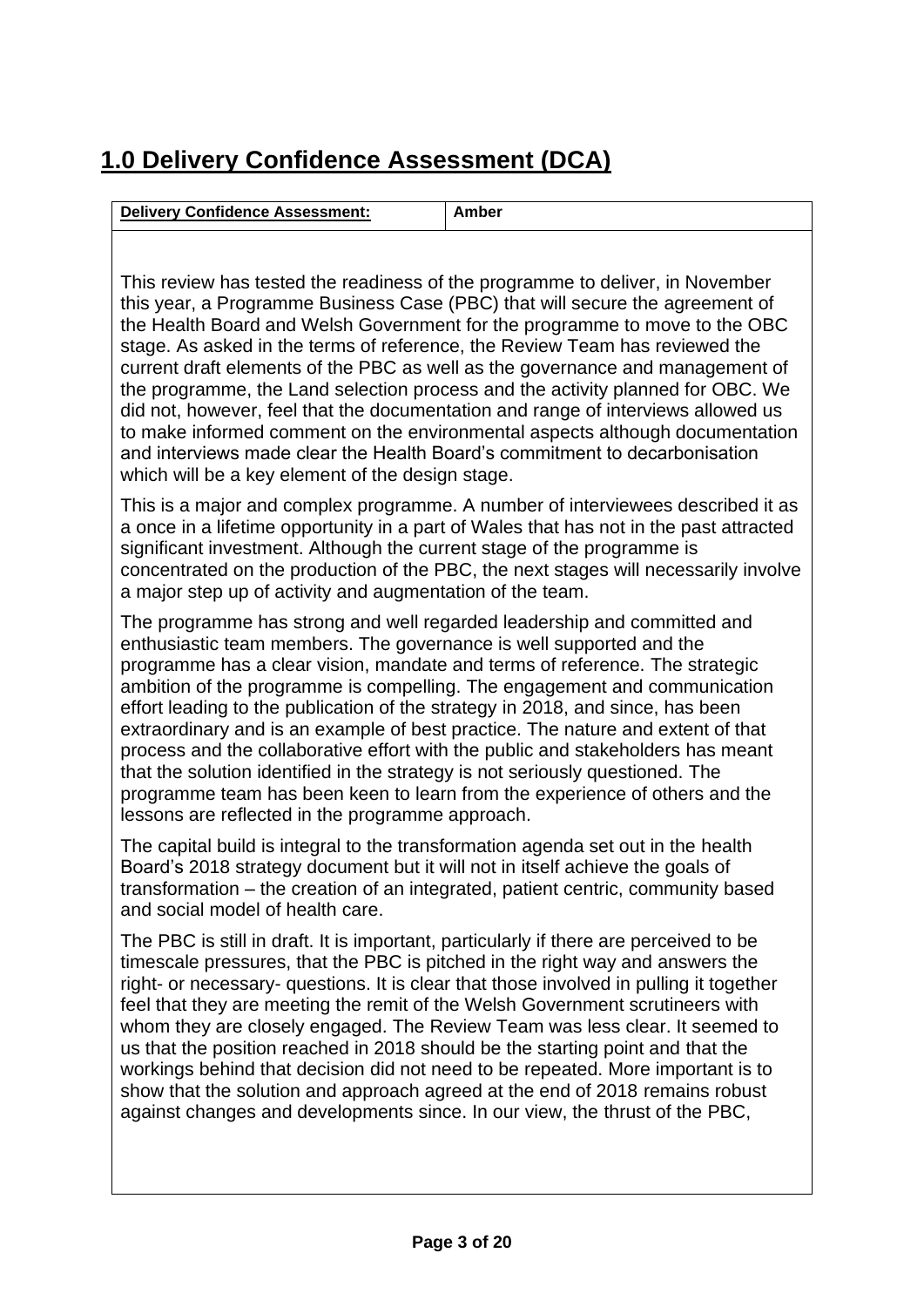therefore, should be to confirm the continued relevance and value of the chosen option rather than restating the strategic case or the options evaluation.

The PBC usefully sets the capital investment in the context of the wider transformation agenda. But the Health Board does not have to (and cannot afford to) wait for the new hospital before embarking on transformation. The PBC makes references to some of the current activity – with the estate and workforce – that, in advance of the new hospital, are moving health care delivery in the transformation direction ( while at the same time mitigating the risks of delay in implementation of the capital build programme). The digital contribution will be critical and will need as is intended - to have prominence in the PBC.

The Review Team felt that a concise narrative around the strands of activity that are moving the Health Board towards transformation would provide a level of confidence in the Health Board's embracing of the transformation challenge and could inform communications over the next phase.

Our report makes a number of references to the balance between what needs to be in place for PBC approval and what needs to be done in the OBC stage (including developing the financial and commercial case, relaunching the modelling work and developing the clinical pathways, developing the workforce strategy and reaching a decision on the land). It would be helpful for the PBC to set out a high level view of activity over the current and next phase.

The Review Team has two principal concerns and these drive our RAG rating. We mention above our concern that the expectations of the team and of the Welsh Government of what the PBC needs to do may not be aligned. Given the work still to be done and the timescale for completion of the PBC the team has to get the PBC right first time. There is a risk, therefore, that meeting the deadline could be at a cost to the quality and robustness of the case and consequently lead to delay in securing approval to the next stage. We also have a concern about the predicated timescale for the subsequent OBC and FBC. There is a considerable amount of work to be done on the OBCs which will require a significant step-up of activity and augmentation of resources. We saw the effect of the problems with the modelling work over the last 12 months and the delay that resulted. It will be important that the drivers for the timescales and the schedule of activity are subject to rigorous analysis as the programme moves into the next phase.

In summary, the range of activity within the programme means that it is well set up to deliver a convincing PBC (once there is shared understanding of what is needed) and the OBCs thereafter. But there will need to be a thorough analysis of the balance of risk and opportunity around the presently proposed timescales.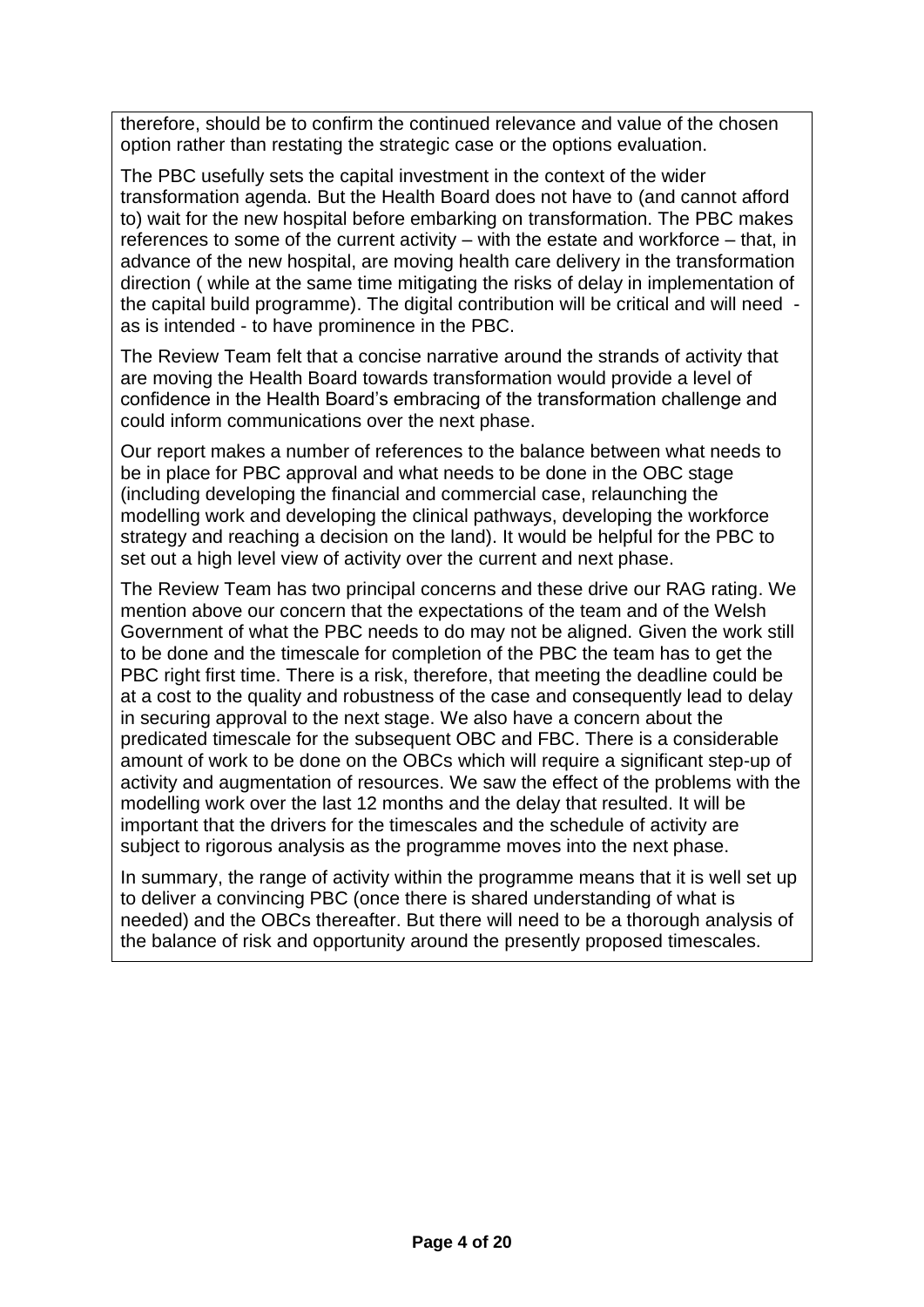## **1.1 Delivery Confidence Assessment**

**The Delivery Confidence assessment RAG status should use the definitions below:**

| <b>RAG</b>  | <b>Criteria Description</b>                                                                                                                                                                                                                  |
|-------------|----------------------------------------------------------------------------------------------------------------------------------------------------------------------------------------------------------------------------------------------|
| Green       | Successful delivery of the programme to time, cost and quality appears highly<br>likely and there are no major outstanding issues that at this stage appear to<br>threaten delivery.                                                         |
| Amber/Green | Successful delivery appears probable. However, constant attention will be needed<br>to ensure risks do not materialise into major issues threatening delivery.                                                                               |
| Amber       | Successful delivery appears feasible but significant issues already exist requiring<br>management attention. These appear resolvable at this stage and, if addressed<br>promptly, should not present a cost/schedule overrun.                |
| Amber/Red   | Successful delivery of the programme is in doubt with major risks or issues<br>apparent in a number of key areas. Urgent action is needed to ensure these are<br>addressed, and establish whether resolution is feasible.                    |
| Red         | Successful delivery of the programme appears to be unachievable. There are<br>major issues which, at this stage, do not appear to be manageable or resolvable.<br>The programme may need re-baselining and/or overall viability re-assessed. |

## **2.0 Summary of Report Recommendations**

The Review Team makes the following recommendations which are prioritised using the definitions below:

#### *[N.B. When assigning a classification to a recommendation, reviewers will need to consult the "Guide to the Classification of Recommendations" where they will find a list of the classifications and their meanings.]*

| Ref.<br>No. | <b>Recommendation</b>                                                                                                                                                                                | <b>Urgency</b><br>(C/EX) | <b>Target date</b><br>for<br>completion | <b>Classification</b><br>(Please enter the<br>categorisation number<br>from the list provided<br>here) |
|-------------|------------------------------------------------------------------------------------------------------------------------------------------------------------------------------------------------------|--------------------------|-----------------------------------------|--------------------------------------------------------------------------------------------------------|
| 1.          | The SRO and team might review the draft<br>Strategic and Economic Cases to ensure that<br>they confirm the earlier work but focus on the<br>robustness of that solution against the here<br>and now. | C- Critical              |                                         | 8.3                                                                                                    |
| 2.          | PBC should make clear that this is not a<br>stand-alone capital project but has<br>dependencies with developments in the<br>community.                                                               | $R -$<br>Recommended     | Before PBC<br>submission                | 8.2                                                                                                    |
| 3.          | The communications and engagement plan<br>in development should identify the additional<br>resource required now and subsequently for                                                                | E- Essential             | By the<br>beginning of<br>2022          | 3.6                                                                                                    |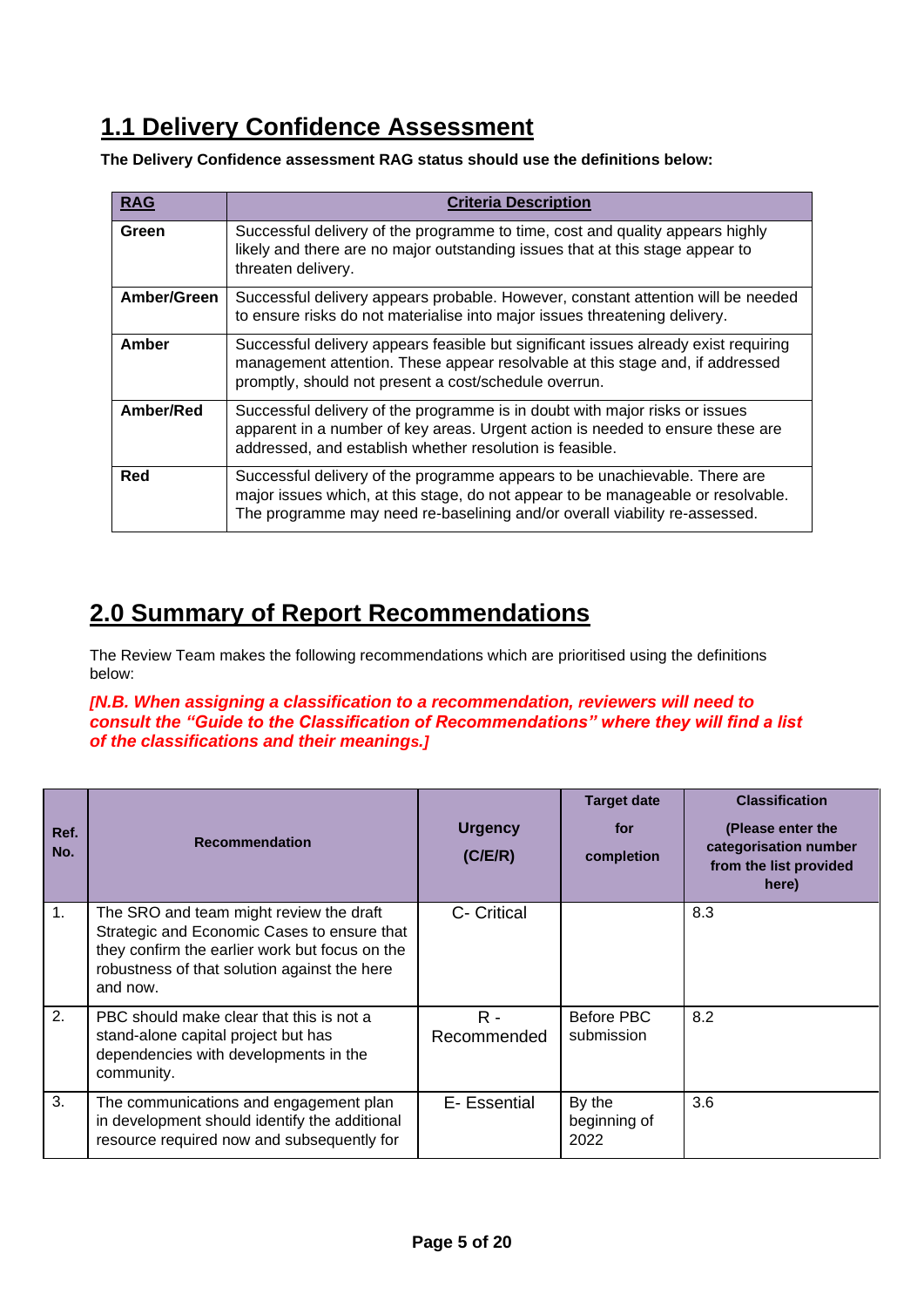| Ref.<br>No. | <b>Recommendation</b>                                                                                                                                                                                                                | <b>Urgency</b><br>(C/EX) | <b>Target date</b><br>for<br>completion | <b>Classification</b><br>(Please enter the<br>categorisation number<br>from the list provided<br>here) |
|-------------|--------------------------------------------------------------------------------------------------------------------------------------------------------------------------------------------------------------------------------------|--------------------------|-----------------------------------------|--------------------------------------------------------------------------------------------------------|
|             | the more targeted approach to the next<br>stage.                                                                                                                                                                                     |                          |                                         |                                                                                                        |
| 4.          | The Review Team recommends that<br>processes are mandated and documented to<br>ensure continuity of joined up working and<br>mitigate the risks around the communications<br>and engagement teams being in separate<br>directorates. | $R -$<br>Recommended     | By the end of<br>2021                   | 3.6                                                                                                    |
| 5.          | The terms of reference, mandate,<br>governance and roles and responsibilities<br>should be reviewed before the next stage.                                                                                                           | E- Essential             | After approval<br>of PBC                | 1.1                                                                                                    |
| 6.          | The SRO should ensure that there is gap<br>analysis and assessment of the resource<br>requirement and that a business case for<br>resources is produced before the start of the<br>next phase.                                       | C- Critical              |                                         | 10.2                                                                                                   |

**Critical (Do Now)** – To increase the likelihood of a successful outcome it is of the greatest importance that the programme should take action immediately

**Essential (Do By)** – To increase the likelihood of a successful outcome the programme/ project should take action in the near future.

**Recommended** – The programme should benefit from the uptake of this recommendation.

## **3. Blockers to progress**

| <b>Ref</b><br><b>No</b> | <b>Blocker</b>       | Describe specific nature of blocker                                                                                                                | <b>Consequence if not</b><br>resolved                |
|-------------------------|----------------------|----------------------------------------------------------------------------------------------------------------------------------------------------|------------------------------------------------------|
| 1                       | Approval             | Different understanding of what Welsh<br>Government is looking for the PBC to do                                                                   | Delay in decision<br>making and additional<br>effort |
| $\mathcal{P}$           | Clinical<br>capacity | Inability of the HB to resource the necessary<br>clinical engagement in the OBC work while at<br>the same time maintaining operational<br>delivery | Delay or sub-optimal<br>clinical input to design     |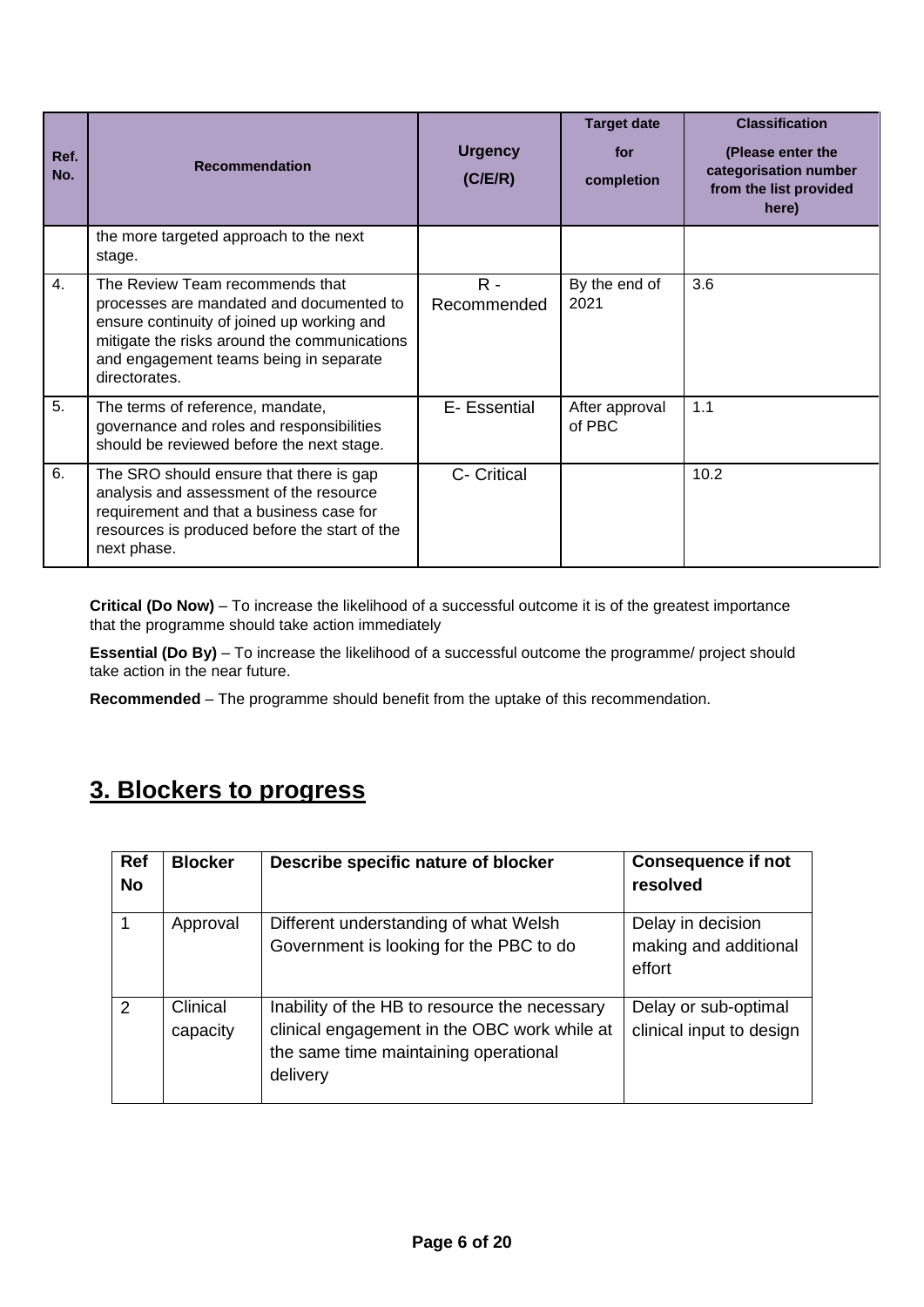## **4.0 Comments from the SRO**

This report provides the UHB with an opportunity to reflect on the appropriate next steps required to deliver successfully our PBC to Welsh Government and the areas we need to consider as we move from the PBC through to the OBC stage of implementing our Health and Care Strategy.

The recommendations made in this report will form part of the Team's work plan over the next few months to ensure a smooth transition from PBC delivery through to OBC preparation.

I would like to thank the Gateway Review Team for your insights and positive feedback.

## **5.0 Background**

#### **The aims of the programme:**

In 2018 the Health Board published its long-term vision and strategy for the delivery of health and care service in the region. The strategy, 'A Healthier Mid and West Wales; Our future generations living well', reflects the principles and goals set out by Welsh Government, in particular in the 'Well-being of Future Generations (Wales) Act, 2015'.

Since 2016 the Health Board has been engaged in extensive consultation and engagement on the transformation of health and care services. What is proposed is a whole system transformation, moving to an integrated, community based model avoiding unnecessary hospital admissions and reducing the length of hospital stay. The objective is to provide a connected and mutually supportive environment for patients, reducing inequalities within the region, and encouraging a collaborative approach with the public bringing a collective sense of ownership of the health and care assets.

The vision of the programme is for 'a Mid and West Wales where individuals, communities and the environments they live, play and work in are adaptive, connected and mutually supportive. This means people are resilient and resourceful and enabled to live joyful, healthy and purposeful lives with a strong sense of belonging.'

The programme is aligned to the Health Board's strategic and planning objectives, in particular to objective 5, Safe, sustainable, accessible and kind care.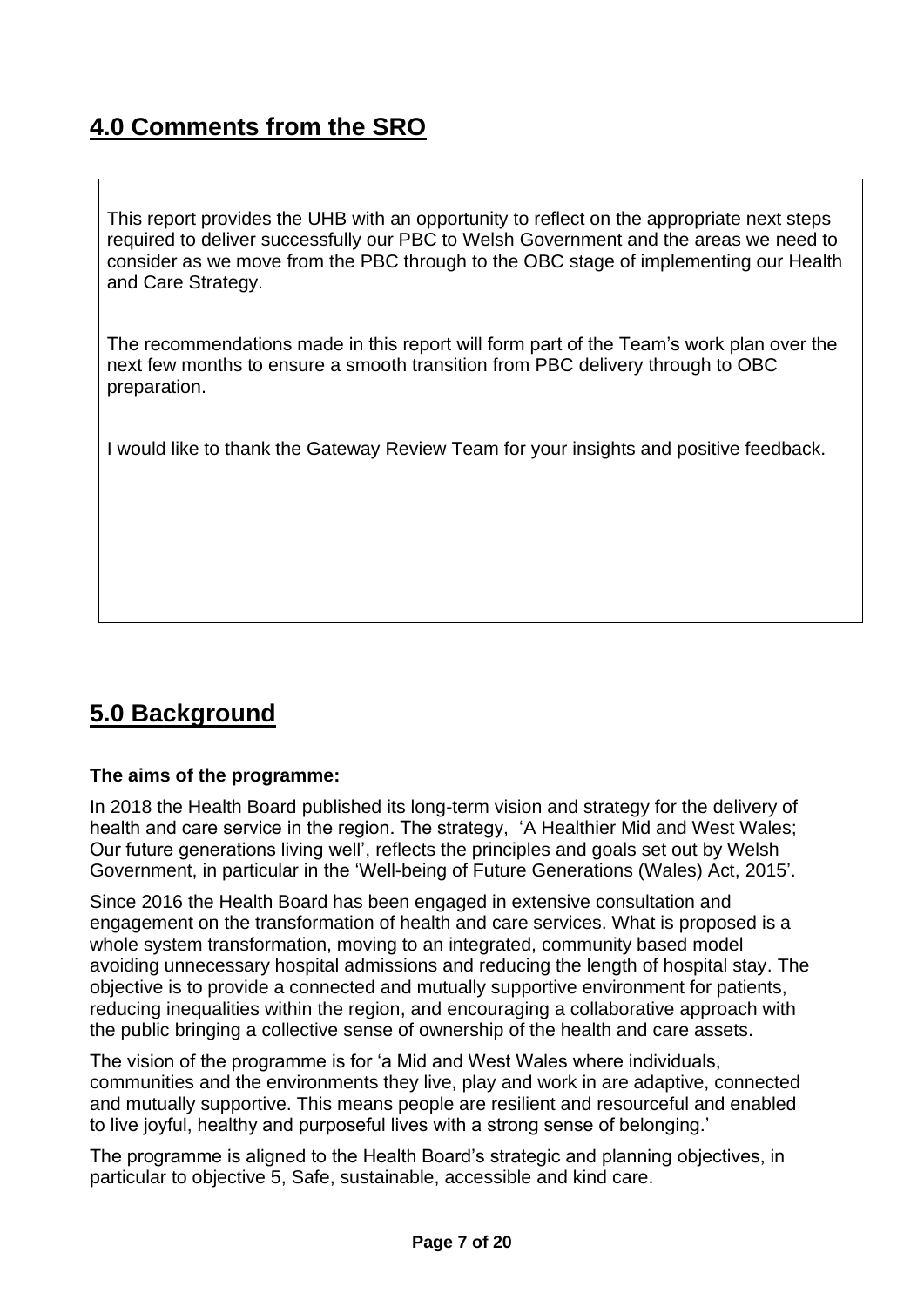#### **The driving force for the programme:**

The Health Board is facing a number of health and care related challenges posed by the demographics of an ageing and frail population, increasing demands on the workforce and the constraints of the existing elderly estate. Covid experience has added to those challenges but it has also demonstrated the opportunities offered by digital working to both patients and the workforce. Financial pressures, environmental objectives and the opportunities offered by digitisation reinforce the need for radical change in the way health care is designed and delivered.

#### **The procurement/delivery status:**

The programme is developing a Programme Business Case (PBC) for submission to Welsh Government. The purpose of the PBC is to demonstrate the case for change and to set out the preferred direction of travel for the capital estate, technology and care model. The PBC will need to demonstrate that the emerging solution supports the Health Board's objectives for transformation, has been developed with wide consultation and engagement and has been and will be subject to rigorous testing and assurance.

It is envisaged that a Full Business Case (FBC) will be submitted by March 2024 (currently under review) with an Outline Business Case (OBC) two years earlier.

#### **Current position regarding previous assurance reviews:**

This is the first review of this programme.

### **6.0 Scope of the Review**

This review is at an early stage of the implementation programme. The Review Team has been asked to look at the current arrangements for the finalisation of the PBC and to test their robustness for the future development of the OBC. We have also been asked to review the land selection process.

**Annex A** gives the terms of reference for the review.

**Annex B** lists the people who were interviewed during the review.

### **7.0 Acknowledgement**

The Review Team is grateful to the SRO and his team, and to all those interviewed, for their open and positive approach to this review. It was clear that the programme team had an open and collaborative culture and that they sought and valued robust assurance and were committed to learning from it.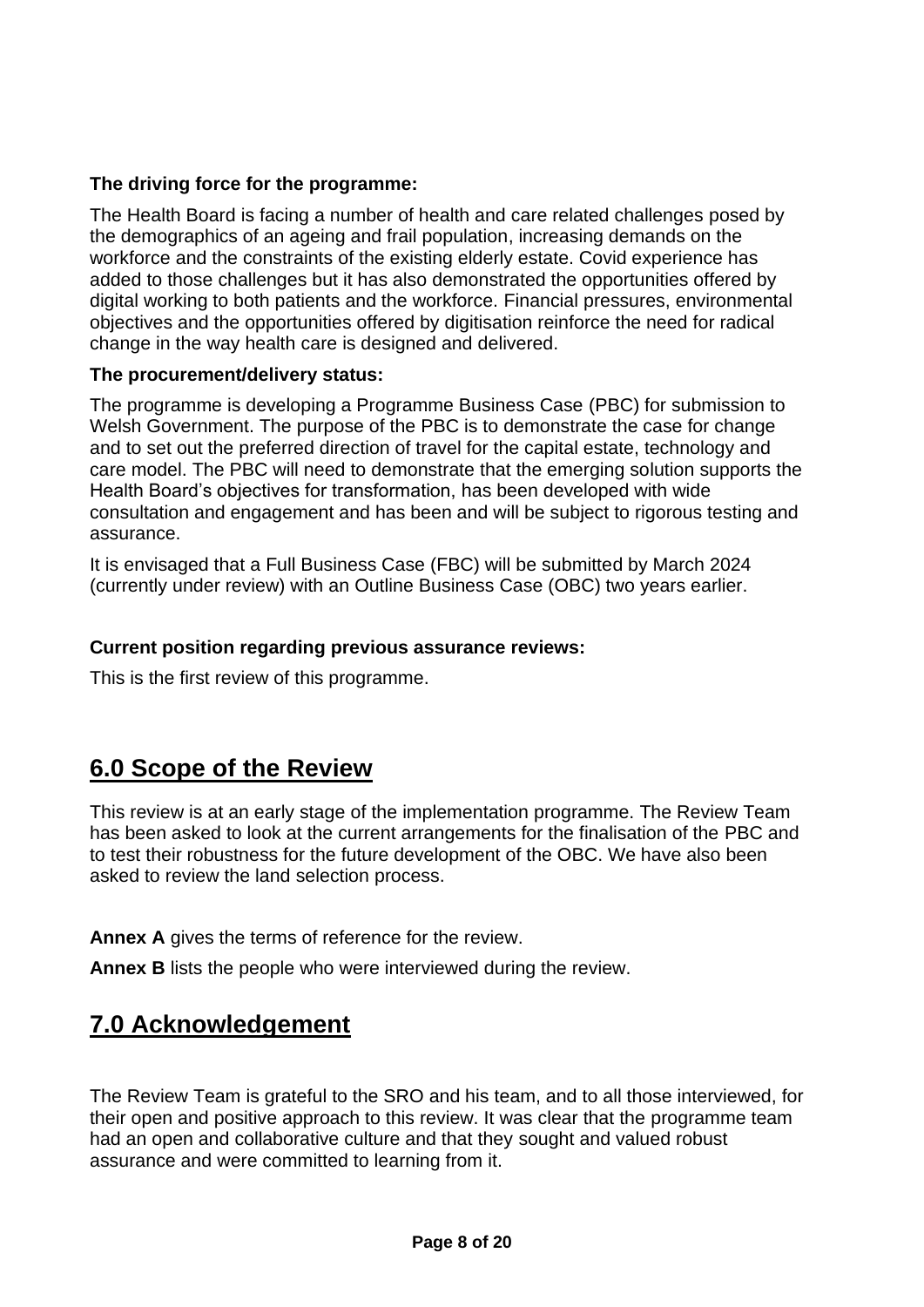We should also like to thank Eldeg Rosser and Jackie Rees, for the excellent support we had before and during the review.

## **8.0 Review Team findings and recommendations**

### **8.1: Business case**

8.1.1 The programme is working on a Programme Business Case (PBC) to be submitted to the Board and to the Welsh Government in November this year. The PBC will need to demonstrate the case for change and establish sufficient confidence in the proposed way forward to secure agreement to the subsequent development of a more detailed Outline Business Case (OBC). The programme team is keeping Welsh Government closely in touch with the development of the case and has benefitted from Welsh Government advice.

8.1.2 The case for change is outlined above. Early engagement before the publication of the 2018 strategy provided clear evidence of the desire for healthcare to be provided differently through an enhanced and integrated community model with reduced unnecessary admissions to hospital, easier and timely access to services and greater equality across the region. The 2018 strategy reflects whole Wales policies for the provision of future healthcare and reflects Ministerial priorities for decarbonisation and the greater use of and digitally supported services.

8.1.3 The PBC is, and subsequent business cases will be, focussed on the capital build but must have regard to the wider UHB planning objectives including the development of integrated locality plans to optimise use of technology and digital solution, Primary Care and the Community Estate and a multi-disciplined professional workforce. They must also align with the Health Board's objective (reflecting Government direction) of making the estate carbon neutral by 2030.

#### Executive Summary

8.1.5 The PBC is work in progress and does not yet have an executive summary. The summary will need to ensure that those responsible for scrutiny and approval are clear on the purpose of the PBC and how it demonstrates confidence in the programme's readiness to proceed to the next stage. For that reason, we suggest that in the business case, probably in the management case, there should be a description of the scope of the FBC and the activities to be undertaken in the OBC stage.

#### Strategic Case

8.1.6 The strategic case in the current draft of the PBC sets out at some length the strategic national and Health Board context for the transformation vision and objectives. It describes the extensive engagement and consultation process that was undertaken to support the development of the current strategy agreed by the Board in November 2018 and subsequently published.

8.1.7 The Review Team acknowledges that the Strategic Case is still being developed. As presently drafted it contains some helpful and informative material on the Case for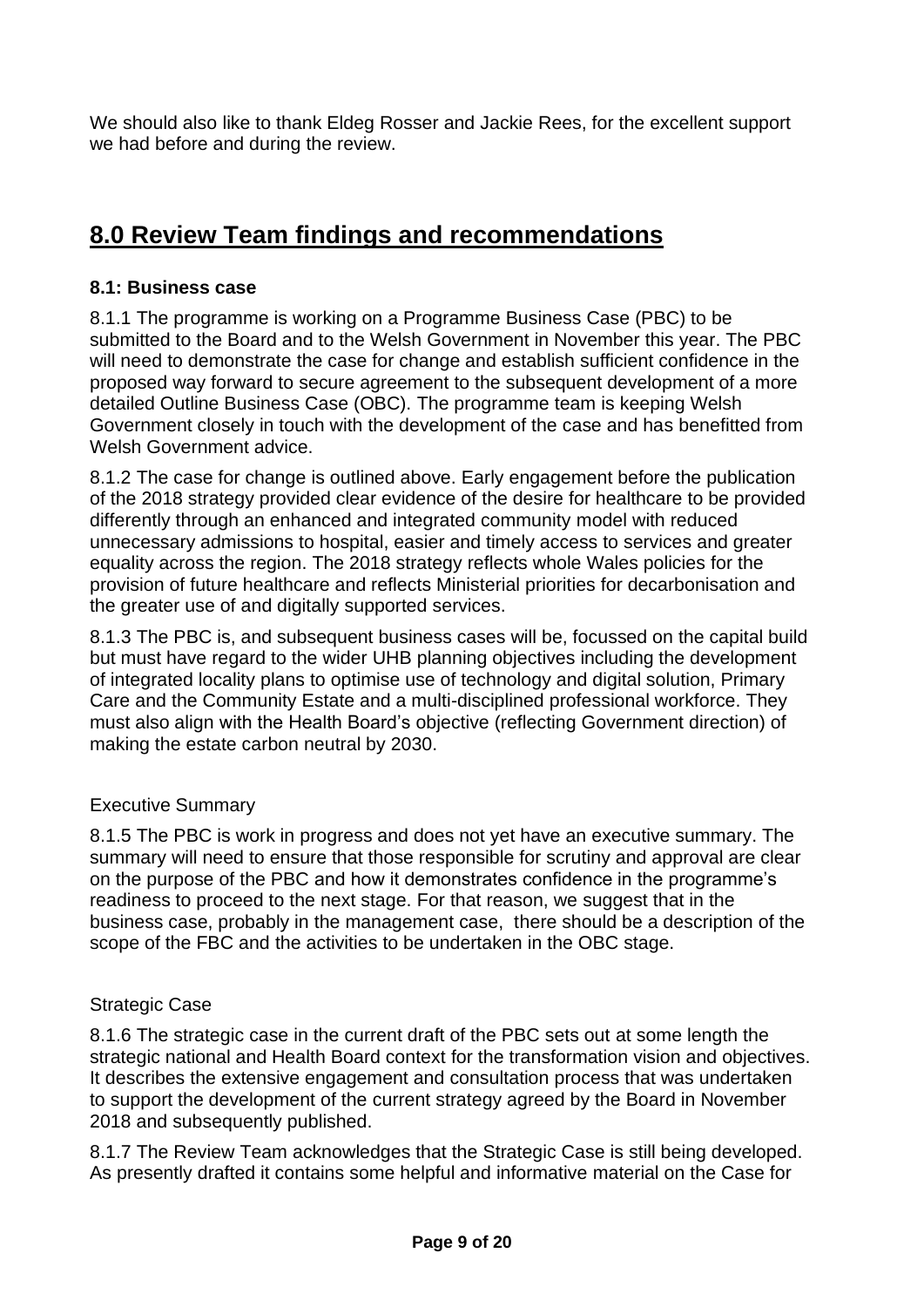Change and it includes a description of developments since 2018. It seemed to the Review Team, however, that the key purpose of the strategic case at this stage should be to remind the reader of the drivers for change and how the solution identified in the 2018 strategy addresses those drivers. In other words, the case should confirm the earlier work rather than repeat what is already in the published strategy. Similarly the description in the Economic Case of the estate options seems to re-open the earlier discussion. It might be more helpful to concentrate on why there is no viable Plan B.

8.1.8 The Review Team suggests that while the PBC does not need to do more than summarise what led to the Board decision in 2018 (in other words it takes 2018 as the starting point), it does need to demonstrate why the then solution remains robust almost three years later. The drivers for change remain and the impact of Covid (both in posing challenges and in identifying opportunities) reinforces the case. The inefficiencies of the current estate and clinical model, workforce issues and the demands of an increasingly elderly and frail population are as pressing as they were in 2018. The principles set out in the strategy (greater integrated and community based care, the separation of urgent and planned care, the move to single rotas etc) remain valid. Similarly the factors in the analysis that led to the decision on the location of the new build remain sound.

#### **Risk: There is a risk that the PBC treads on old ground and consequently that the scrutiny process reopens issues previously resolved and approval is delayed.**

#### **Recommendation 1: The SRO and team might review the draft Strategic and Economic Cases to ensure that they confirm the earlier work but focus on the robustness of that solution against the here and now.**

#### **Transformation**

8.1.9 The mandate for the PBC Programme identifies a number of Health Board planning objectives that drive the PBC – the new hospital and repurposing of Withybush and Glangwili supported by plans for access, travel, transport and infrastructure. Other planning objectives – integrated locality plans, decarbonisation, and well-being goals are identified as 'relevant'. The clear message coming from the documentation and from the public engagement, and confirmed by interviewees, however, is that the capital build/ refurbishment is only part of the wider transformation to a more integrated, community based and individual centric health care model. Successful transformation needs the new hospital but without wider transformation the hospital will not succeed. We suggest that this might be brought out more clearly in the PBC.

8.1.10 Continuing work on the PBC will necessarily include more focus on the digital vision, more on transport and access and on decarbonisation but the wider interdependency of the hospital(s) design and the creation of more integrated community based healthcare provision is a message that needs to be repeated in every business case iteration.

#### **Risk: The business case for the new build does not stand or fall on the build itself and that message might be lost in the lead-in to the OBC**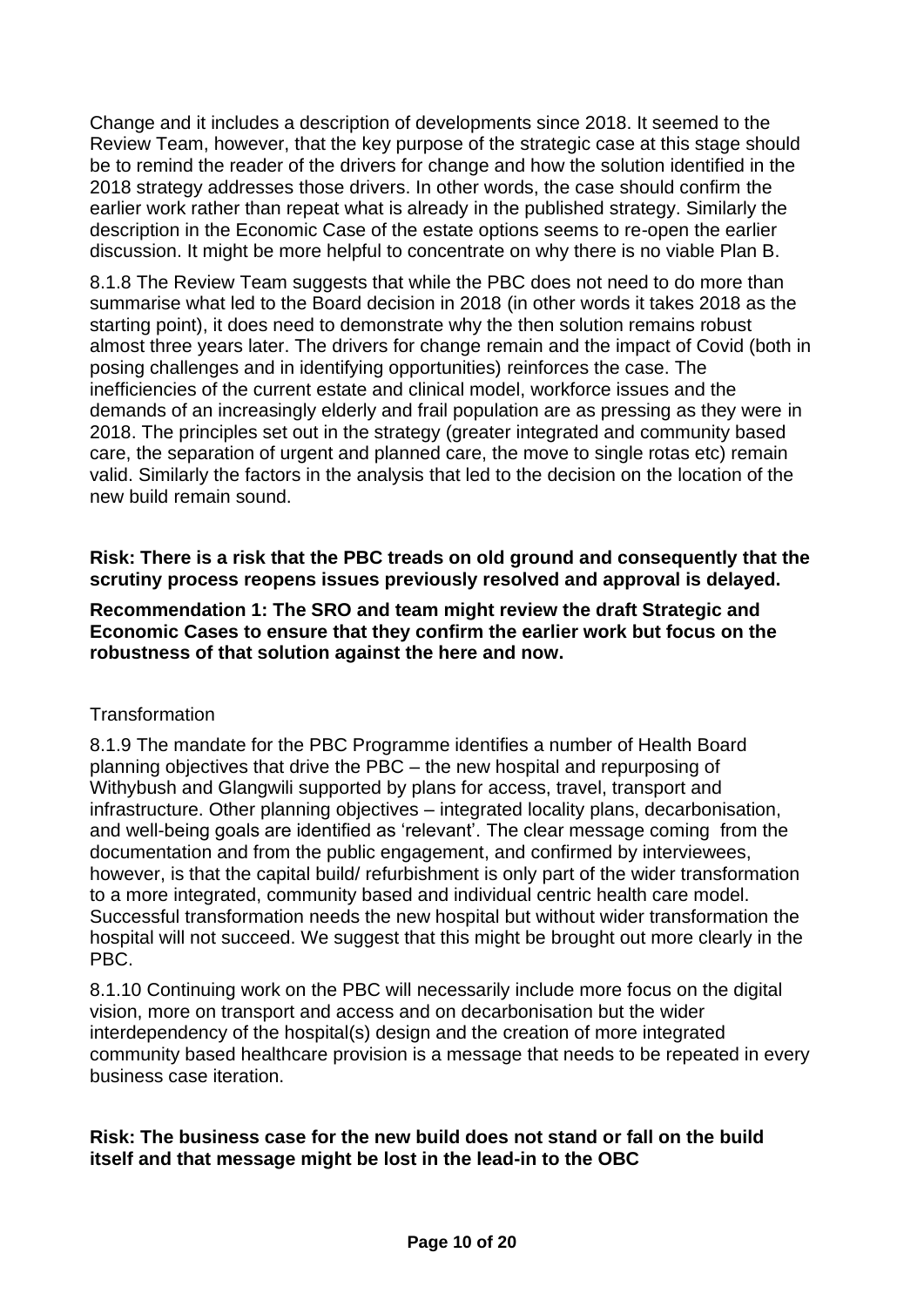#### **Recommendation 2: PBC should make clear that this is not a stand-alone capital project but has dependencies with developments in the community.**

### Timelines

8.1.11 Submission of the PBC to the Health Board and subsequently to Welsh Government is planned for November this year. That timescale seems very challenging and its criticality was not immediately apparent to the Review Team. This is the first step in a very major investment and past experience of large scale investments, albeit not on this scale, suggests that the scrutiny and approval process will be rigorous and focussed on quality not time. In other words, we suggest that getting the argument and evidence right is more important at this stage than doing it quickly.

8.1.12 The timescales suggested for submission of the OBC and FBC seem equally ambitious given the scale and complexity of what is proposed, the resource demand and the need to keep the public and key stakeholders informed and involved. The Review Team was not clear as to whether the timescale would drive activity or activity determine the timescale. Schedule analysis will be a key part of developing the OBC.

8.1.13 Although we suggest above that the timescales are high risk, the Review Team was conscious that a lack of pace would also pose significant risk. The downside of extensive engagement and communication is that expectations are raised and the lack of visible progress makes subsequent engagement more difficult. Furthermore, the problems facing the Health Board cannot wait for the commissioning of the new hospital.

8.1.14 On this point, interviewees were very clear that, although there could not be significant infrastructure investment in advance of the new hospital, progress towards transformation did not have to wait for the new build. We heard, for example, that some of the worst problems on the estate were being tackled, that an innovatory approach to workforce roles was being developed and that there were examples of greater integration (the Cardiganshire Integrated Care Centre being one). Digitisation is key to providing a more personalised and flexible approach to healthcare and the digital strategy, Digital Response, sets out the Health Board's ambition and objectives for significant progress in advance of the estate changes. The visible examples of progress should mitigate the risks to the Health Board and the engagement process that are posed by the lengthy lead-in to the capital build.

#### The model

8.1.15 The difficulties over the modelling have resulted in a delay to the PBC. Difficulties in part reflect the limitations of the model, contractual changes and limited knowledge transfer to the programme team. The earlier problems have now been resolved and scenarios run to generate sufficient data to support the working assumptions. Nevertheless, the output is limited, the model inflexible and the process described as slow and clunky. Although the data generated is sufficient for PBC purposes it is recognised that a new model will be needed to support OBC development.

8.1.16 The Health Board is part of, and a leader in, Welsh Government adoption of HealthPathways which will be the basis for developing the clinical pathways and service model to support the OBC process.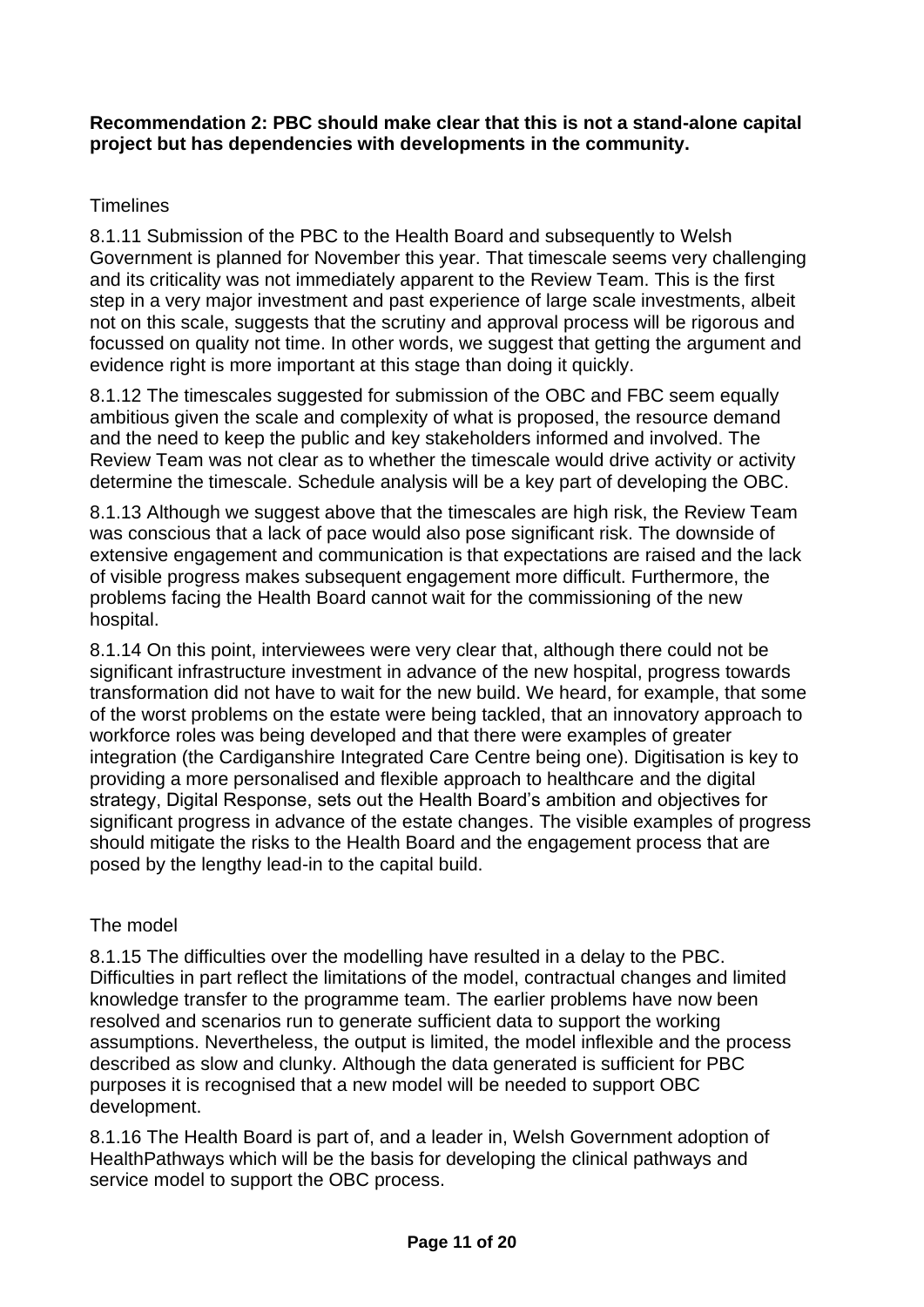### **Digital**

8.1.16 The current draft of the PBC contains what is largely placeholder text for the digital story. This is being addressed and the importance of digital development is recognised – an importance that relates not only or not mainly to the hospital build but importantly to wider transformation. Recognising its significance, the CEO has asked for an additional design principle to be added and a target developed for the percentage of services to be provided digitally.

8.1.17 The Health Board starts from a fairly strong position. The response to Covid was timely and effective, there are now single systems across the Health Board for each function and examples of best practice, the roll-out of the Welsh Nursing Care Record being one. The Digital Response strategy is comprehensive, innovatory and visionary. The digital team is aware of the issue of inclusivity and is addressing it, working in collaboration internally and externally with Digital Community Wales. Equally the digital team understands the need to respect the needs of those who may not be able or do not choose to use digital services – the guiding principle is 'to leave no-one behind'. The team is also aware of the pace of technological change and its potential to outstrip the pace of digital investment. To mitigate this risk the digital team is setting up strategic partnerships with one or more of the major tech companies.

8.1.18 Although not yet reflected in the PBC, it is clear that the embracing of new technology not only brings opportunities now, not least in enabling a more patient centric focus, but will also support the future pathways work. Digital roll out is the bridge between the now and the later capital investment – it supports the development of more integrated community based care and, therefore, starts to create the transformative environment within which the new hospital will operate. It is recognised that the digital contribution needs to be given much more prominence throughout the PBC.

8.1.19 For the preparation of the OBC the digital team will need significant additional resources and to that end is conducting a gap analysis which will inform the OBC resource plan.

#### Commercial and finance cases

8.1.20 The finance case is still in preparation and is not yet included in the draft PBC. At this stage the figurework will be very by and large but the case will need to set out the alternative funding routes and the pros and cons.

8.1.21 The commercial case (which will be reliant on the output of the further modelling) highlights some of challenges including concerns about supply chain capacity and at this stage cannot be definitive about the delivery strategy that will be developed in the OBC. It does, however, set out the approach to meeting the Health Board socioeconomic duty (although there is a degree of repetition with the strategic case). The team is working with the Social Value Portal, has commissioned Bangor University to carry out an economic analysis and is developing a set of community benefits which will be reflected in the OBC.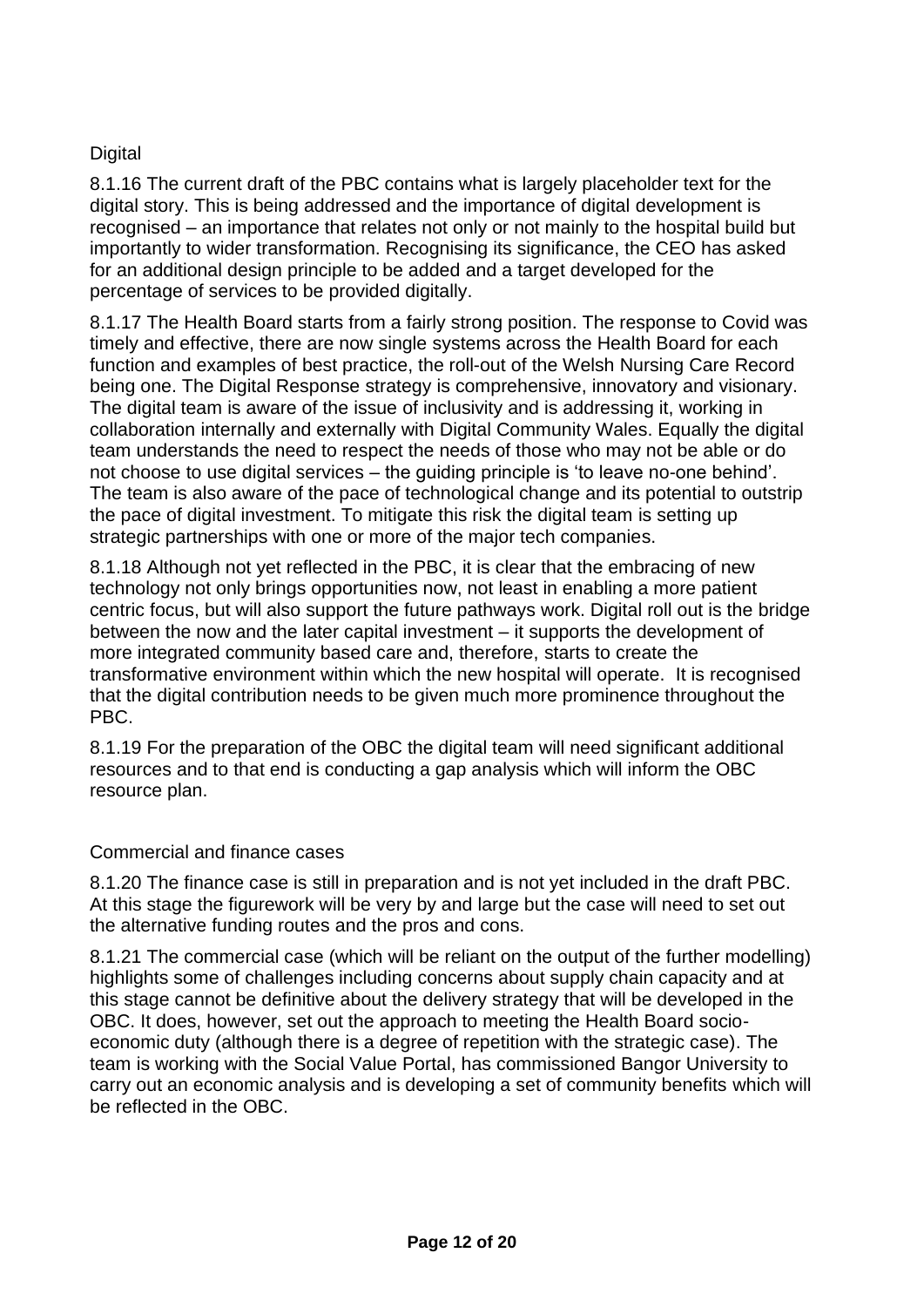Future business cases.

8.1 22 The programme team will need to produce a number of OBCs to support the different elements of the capital build as well as planning for the travel, access , transport and infrastructure to support the new configuration. At that point the programme moves from a narrowly focussed project to develop the PBC to a very much larger and complex programme. The Review Team heard that it was intended to keep the PBC as a living document and we agree that it is important, given the range of business cases and associated activities, that an overarching and up to date business case, against which the development of individual cases can be tested, should be maintained.

### **8.2: Engagement and communication**

8.2.1 The programme has adopted an exemplary approach in their engagement and communication strategy to date. The use of the Consultation Institute and the extensive public consultation and consultation leading to the decision in November 2018 demonstrates a real commitment to providing a transformed health care service. There is solid representation from a cross section of key stakeholders, internal and external, including local authorities as well as various clinical teams/groups. The extent of inclusion and engagement that has happened to date was clear to see throughout this review, although we agree with the suggestion that changing the representatives from time to time would ensure a different perspective through the next period.

8.2.2 Despite COVID19 and the need to work remotely the team has managed to keep up the momentum of communications. The Review Team feels that it is imperative that the ongoing engagement and communication continues at the level it began to ensure both public and workforce buy in. The recent engagement exercise requires resource and prioritisation to ensure that the feedback process is effective and appropriately targeted. This will maintain the buy-in from the public and workforce, keeping them updated but also starting to set expectations for subsequent decisions on site selection.

8.2.3 To reduce the risk of engagement fatigue there is a need to move from the strategic engagement and communication strategy into a more tactically targeted one – both in terms of the issues to be addressed and the sections of the population to be engaged. This will be informed by analysis and assessment of the impact of the developing health pathways work and the socio-economic duty (SED). The Review Team suggests that the management case within the PBC should include reference to the development of the communication and engagement plan for the current and next stage.

**Risk: There is a risk that without a resourced and carefully targeted communication plan for the next stage buy-in will be lost.**

**Recommendation 3: The communications and engagement plan in development should identify the additional resource required now and subsequently for the more targeted approach to the next stage.**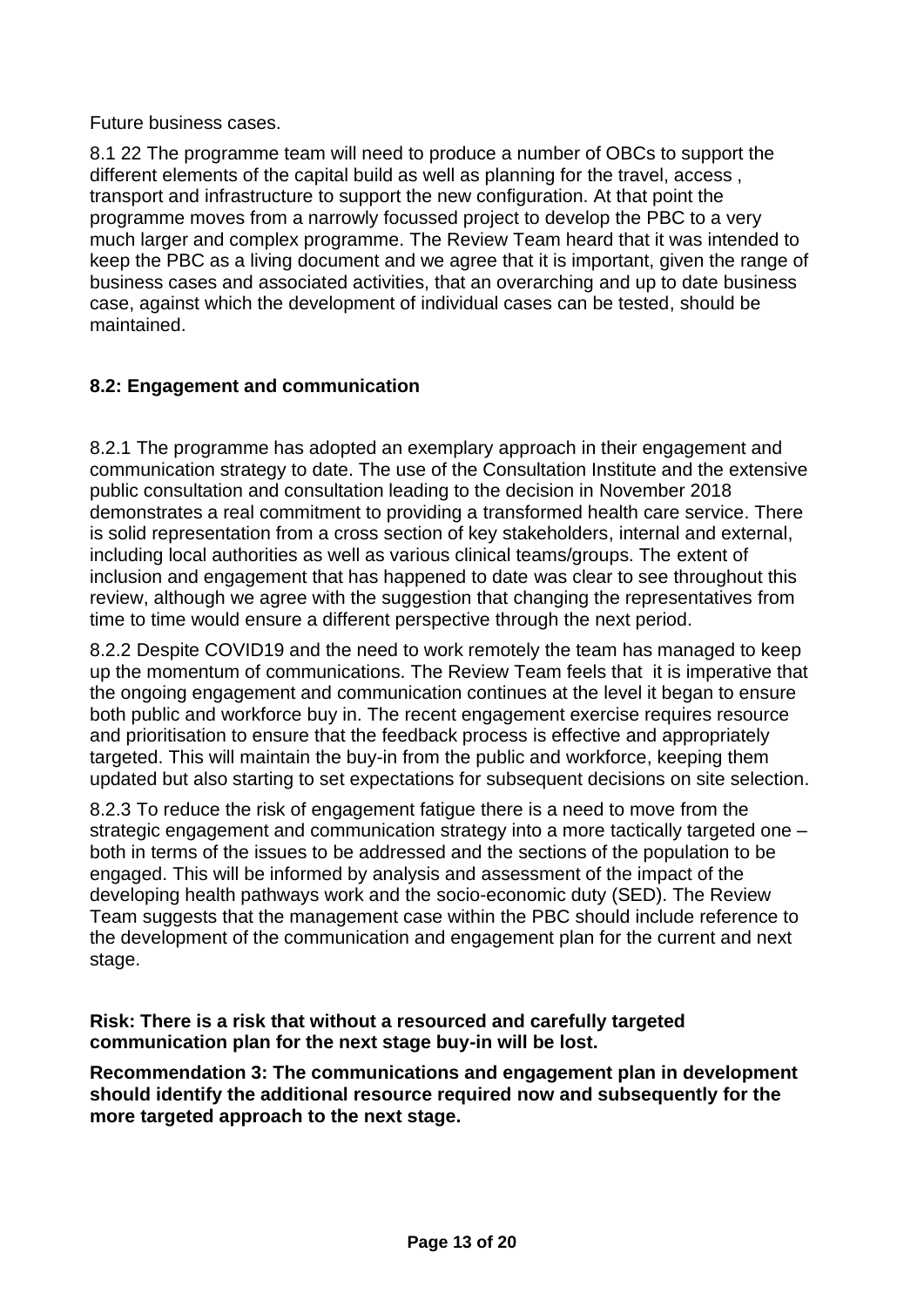8.2.4 The communication and engagement teams need to work in parallel and we understand that there has been a restructuring which has led to their being separated into different directorates. It is evident, however, that the teams continue to work very closely which is testament to the maturity of the team.

**Risk: Changes in team members and loss of continuity could have an adverse impact on the close working between the teams.**

**Recommendation 4: The Review Team recommends that processes are mandated and documented to ensure continuity of joined up working and mitigate the risks around the communications and engagement teams being in separate directorates.**

#### **8.3: Governance, assurance and programme management**

8.3.1 This programme is large, ambitious, complex and has numerous dependencies. There are some significant risks which will influence the development of governance and how the programme will be managed in the future. The extent of the activities, including the land selection and the parallel production of several business cases, will be significantly more demanding in the next phase and the SRO will need to ensure that the maturity of programme management is able to respond to the challenge.

8.3.2 The current governance structure has clear reporting lines that are followed and a strength of this structure is that the CEO is the SRO, is clear on his role and has direct access to the Executive Team and the Board. Action logs are used to assess action delivery, these are well used and give a good overview of what has and has not been delivered. The Programme Team Meetings take place every 2 weeks to oversee the development of the PBC and this means that delivery issues are picked up quickly and can be addressed. Most suppliers also attend these meetings. There is generally good attendance at the Group and Team although there is not always consistency.

8.3.3 In the next stage, recognising the major step-up inactivity, developing the OBC, it would be good practice to clarify the terms of reference, governance structure and individual roles in the Programme Group and the Programme Team and to confirm individuals' understanding of that. Given the need to bring in additional staff, and advisers, it would also be useful to prepare induction material in advance. A workshop after PBC approval would be a useful reset opportunity.

**Risk; Without clarity on what is needed from the governance and individual roles, it will be difficult to drive the activity needed for the next stage efficiently and effectively.** 

**Recommendation 5: The terms of reference, mandate, governance and roles and responsibilities should be reviewed before the next stage.**

#### Quality assurance

8.3.4 Project Quality Assurance of the PBC and programme documentation has mainly been done through an editorial group which consists of internal staff. The Review Team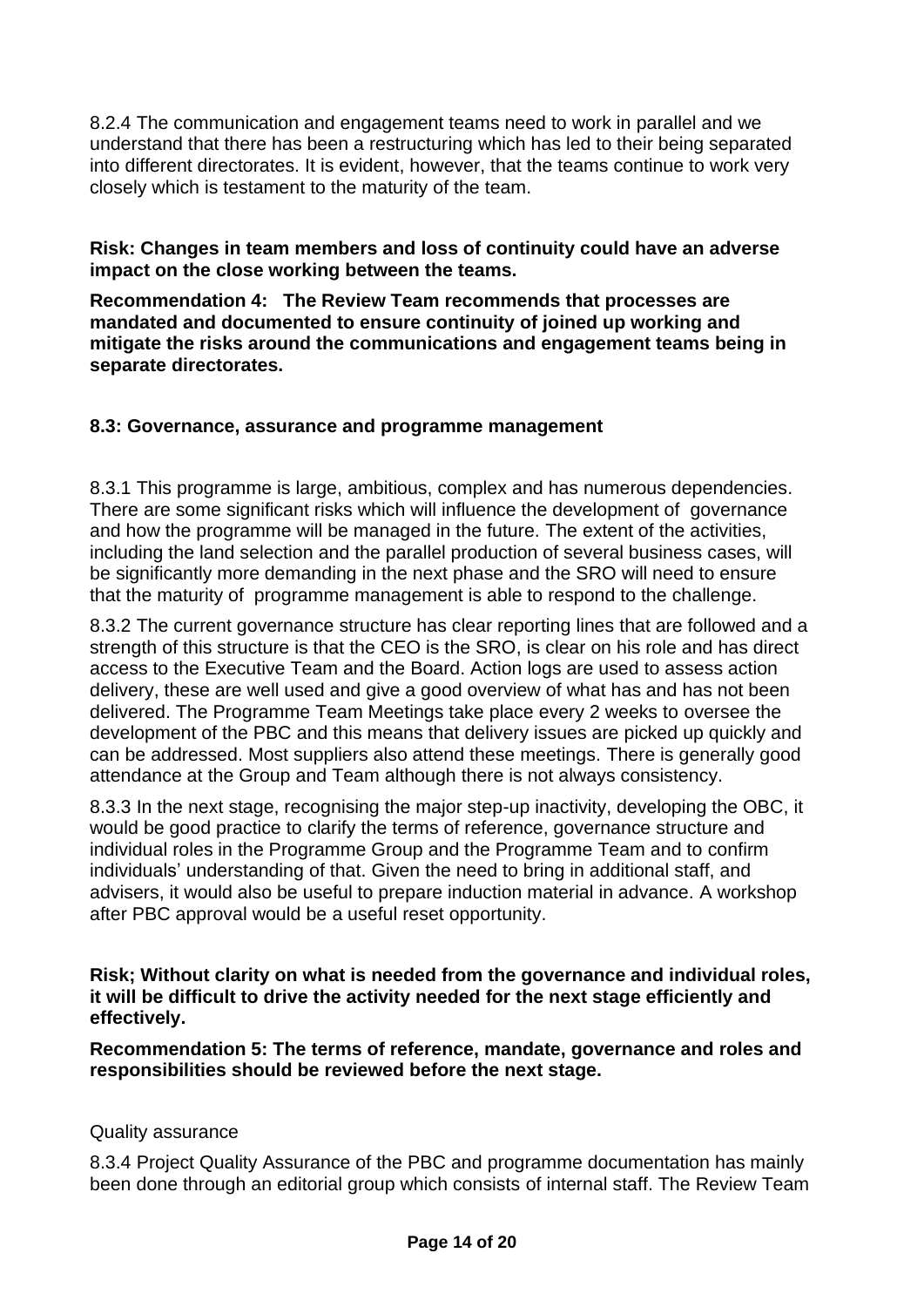suggests that consideration should be given, when the OBC is being developed, to setting up a separate OBC Quality Assurance Group with the possibility of extending this group with key trusted external stakeholders. Assurance and wider scrutiny is provided through the People, Planning & Performance Committee - now the Strategic Development and Operational Delivery Committee - with clinical oversight through the Strategic Advisory Group.

Going into the next stage quality control, assurance, scrutiny and assurance roles will need to be reviewed including how primary and community care can be more involved. The Review Team understands that the programme team is developing an Integrated Assurance and Approvals Plan (IAAP).

#### Risk management

8.3.5 The programme is supported by a risk register and the PBC management case contains a brief overview of the current risk management arrangements. Risks are part of the regular reporting to the Group and Team although the degree of active management is unclear. Risk reporting covers both the risks to timely submission of the PBC and risks to the implementation of the wider programme and are not always distinguishable one from the other. Risk ownership rests entirely with the SRO and the Programme Manager.. A number of risks have been on the register for some time and were reviewed, with additional risks added, at a workshop in July.

8.3.6 The Review Team did not see a risk management strategy and the arrangement for escalation of risk, for example, was not clear. A review of risk management will need to be a part of the review of programme management for the next stage. Due to the scale of the OBC, how the risks are managed in the future will need to change as there will be a number of strategic level risks that will need to be managed at Programme Board level with others delegated to the supporting governance and escalation only when mitigation is beyond the capability of the team or group to manage.

8.3.7 Strong risk management is essential for the next phase – the process for identification or closure of risks, ownership and risk management responsibilities will need to be clear. We suggest that a further workshop, with external stakeholders, would be helpful at the start of the next phase.

#### Lessons Learned

8.3.6 In the development of the PBC the programme has made a conscious effort to learn from the experience of others. In addition the internal audit team is reviewing the lessons from other capital projects within the Health Board. Some of these lessons are reflected in the PBC. It is a good point in the programme to establish a lessons learnt log to ensure that ongoing lessons are captured and to show how they are being used in the programme.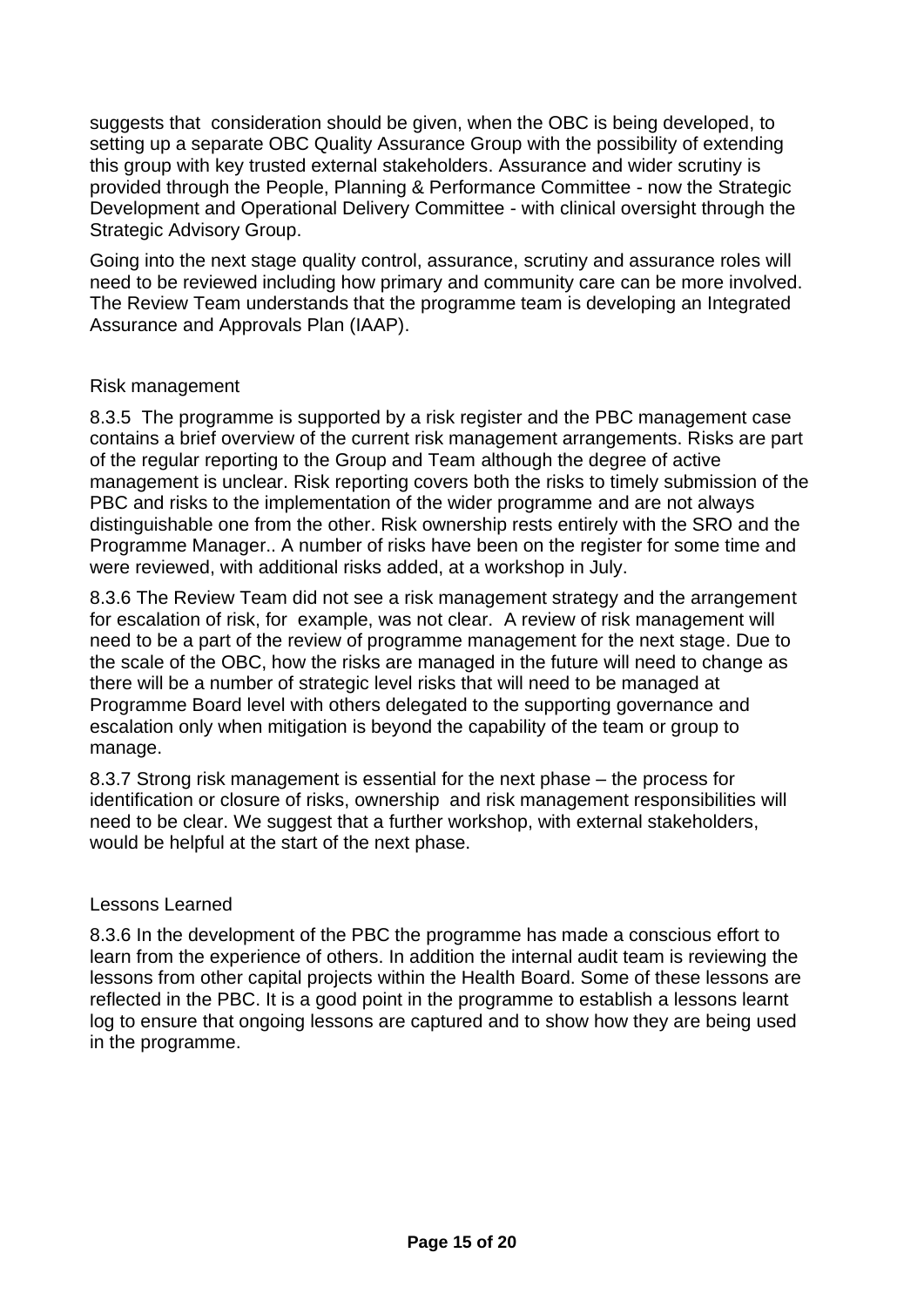#### Outcomes and benefits

8.3.7 The 2018 strategy document (reflected in the economic case in the current PBC) sets out the Health Board's aspiration to maximise the opportunity to develop the local economy, provide local employment opportunities, delivery of decarbonisation and wider community benefits.

8.3.8 The programme has developed a matrix that maps the intended programme outcomes to the Health Board's strategic objectives and identifies benefits and some performance metrics supporting the benefits. This incorporates the realisation of community benefits. This is work in progress but will be a key element of the OBC development.

#### Planning

8.3.9 Our report has referred to the intended timescales for the delivery of the PBC and more significantly, the submission of the OBCs. Given the breadth of activity and the need to pursue a number of lines of development in parallel, the programme will need to be very clear on the optimal sequencing, the assumptions and dependencies and the critical path through the key milestones. The Review Team saw evidence that the programme team had started some work on schedule risk analysis and this will be vital for managing the future timeline risks.

#### **8.4: Capability and capacity**

8.4.1 The PBC senior leadership is well regarded and is supported by an enthusiastic and engaged team. There have been some changes in key personnel and some key roles are about to come into post. The continuity of leadership and team to and through the next stage is important.

8.4.2 The programme is aware of the capacity and capability requirements of the programme and have brought in additional staff and contractors to support the PBC work. There has been close working with the specialists including ongoing communication and updating with the Welsh Government.

8.4.3 The programme is also aware that, given the scale of the work to come, significant additional internal and external resources will be needed This was a consistent theme of interviews -applying to the digital workstream, communications (as pointed out above), the work on the land acquisition, workforce and future modelling.

**Risk: The programme will not have timely and appropriate capacity and capability and timelines will slip.**

**Recommendation 6: The SRO should ensure that there is gap analysis and assessment of the resource requirement and that a business case for resources is produced before the start of the next phase.** 

8.4.4 Clinical engagement has mainly been at the senior level up to at this stage. This is as planned but it is acknowledged that there will need to be wider clinical involvement at the OBC level and the clinical capacity is a risk area.. Clinical capacity will need to be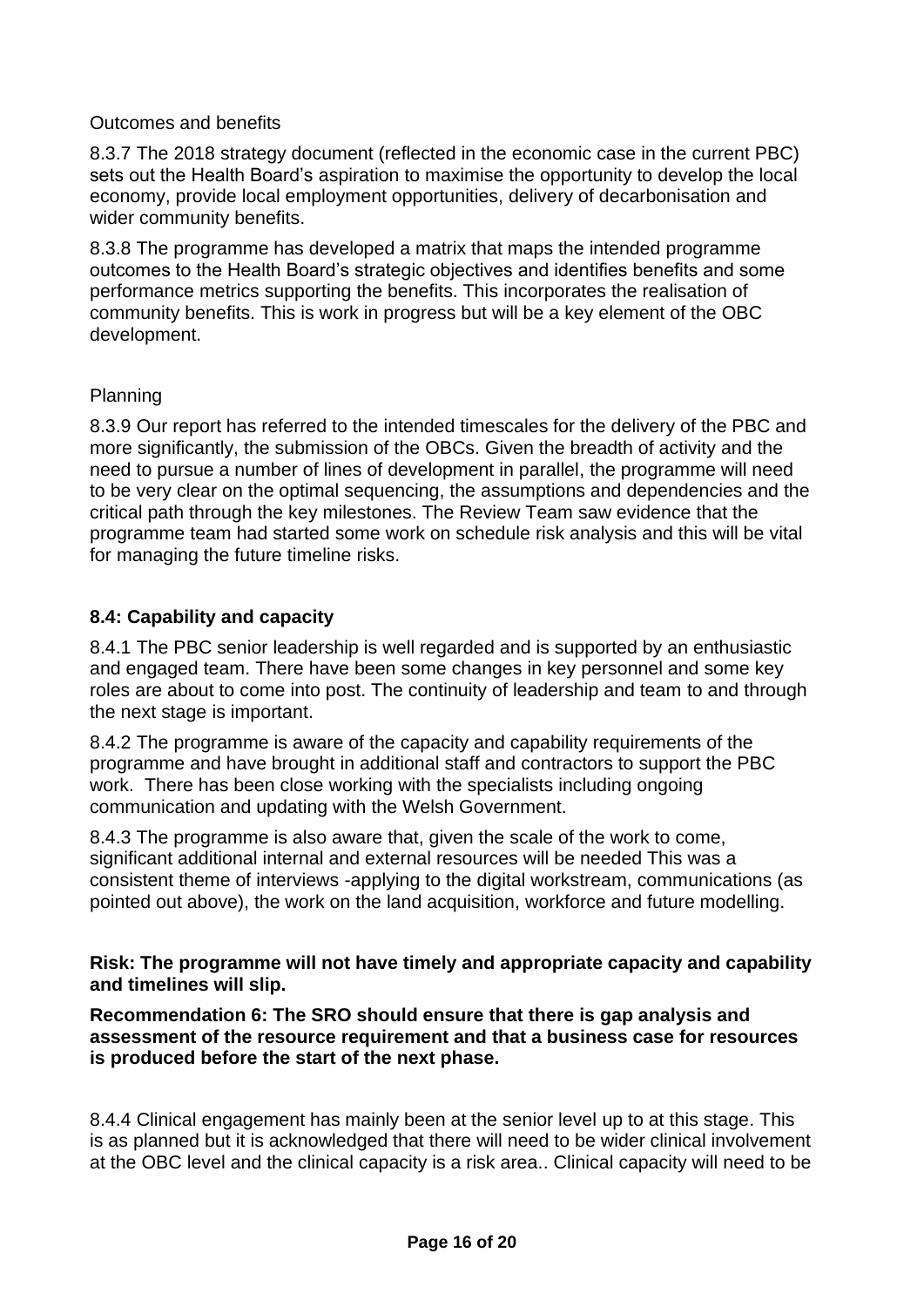reviewed due to enable this involvement and it may be necessary to identify key clinicians who will need to be relieved of some of their other responsibilities.

### **8.6: Estate solution**

8.6.1 Consultation around the estate solution to date has been comprehensive and inclusive. There has been feedback and input from the public as well as from local authorities and stakeholders across the healthcare community. The close and continuing involvement of the Consultation Institute is a real positive. The downside of extensive engagement is that expectations are raised, some of which inevitably will be disappointed. Site selection is a particularly sensitive area and it is important that continued engagement and feedback on decision making in this area demonstrates the objectivity of the decision making process, that the criteria for choices are set out and that they are clearly related to the themes and responses of the earlier consultation. The Review Team noted that engagement with other health boards could be impacted by the final location decision for the new hospital. There will be more work needed around impact assessments as the programme head towards OBC.

8.6.2 Land is a workstream in the PBC programme. The workstream reports regularly to the Programme Group and Programme Team and will be providing analysis of the clinical and workforce criteria that will be part of shaping the criteria for selection. The team is resourced, works with Chairs of the CHCs, local authorities from all three counties and others and has appointed Savills as professional adviser.

8.6.2 The current list of potential locations is due to be reviewed and potentially reduced at a planned workshop in October. It is understood that, for the short listing, the high level Hurdle criteria developed for the original long listing of site options will be developed into more specific criteria through a SWOT analysis conducted in a workshop involving a range of stakeholders and representatives of the public. Deciding the short listing of the site options does not appear to be critical to the development of the PBC but demonstrating the rigour and transparency of the process is important in helping to establish confidence in the approach to site selection during the OBC stage.

8.6.3 It is imperative that the assessment of site locations and options is visibly meticulous and sensitive to public needs and appetite, an imperative of which the programme team is well aware. This is a high-risk area of the programme given the potential impact on the public and it is good to see that the team has engaged with Savills. There is a recurring theme of transport link concerns across key stakeholders including public and workforce and it is reassuring that this will form part of the decision criteria. This will need to be referenced in the PBC and addressed in more detail at OBC.

8.6.4 The recent COVID19 pandemic has highlighted the value of having a green field location. The landscape has changed considerably in the last 18 months and the possibilities and flexibility of this type of location will provide reassurance and contingency should we find ourselves in a pandemic situation again. The PBC will need to provide reassurance that the assessment criteria for site selection will reflect the importance of transport links and relationship with the Wales transport strategy as well as the benefits of a green field hospital.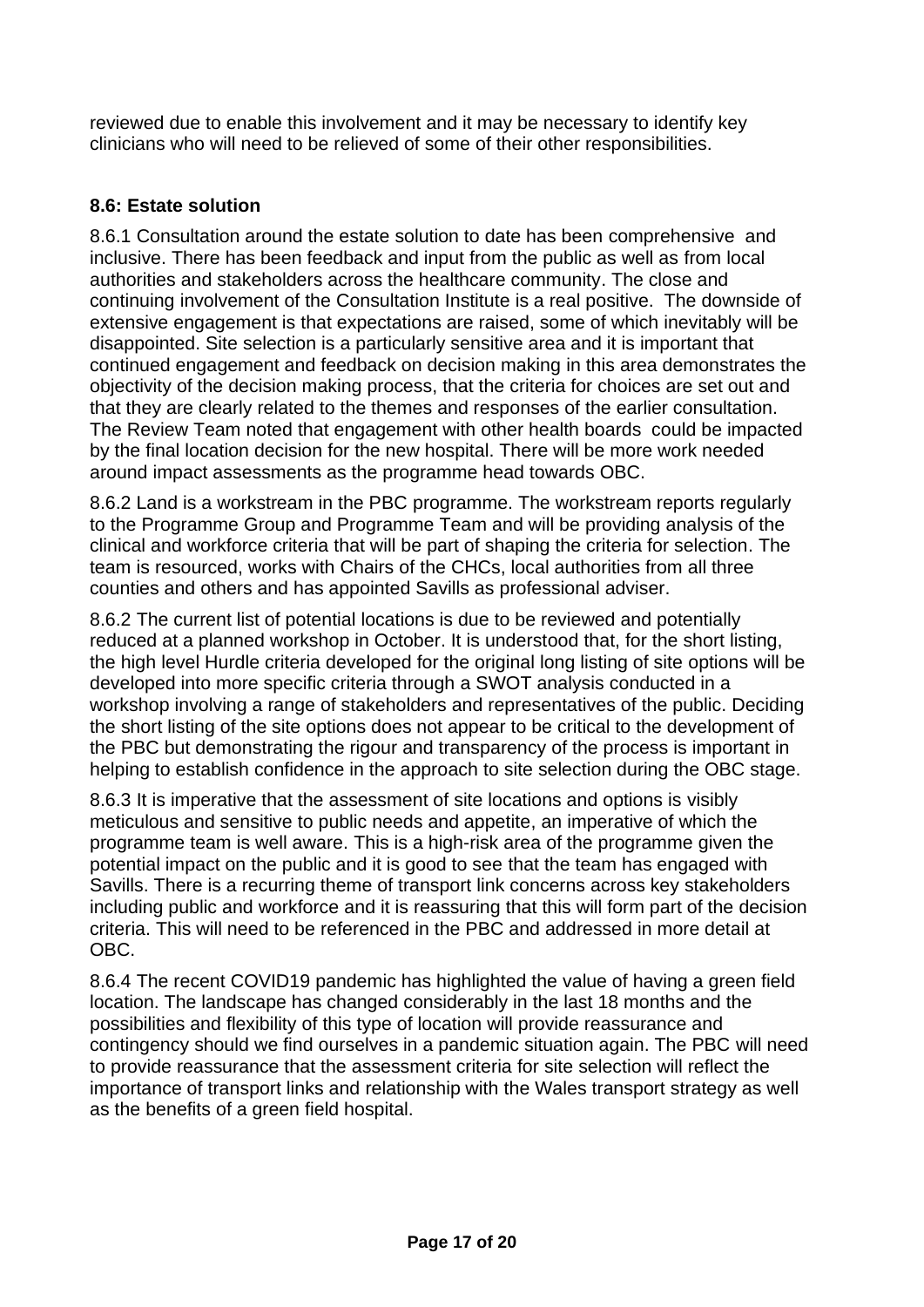8.6.5 It is recognised that the land selection is a sensitive and difficult area. The journey to site selection will not be an easy one but the Review Team felt that the land selection governance and processes recognised the challenges and that they were being tackled appropriately and effectively.

### **9.0 Next Assurance Review**

The programme will need to be reviewed at an appropriate stage in the OBC preparation.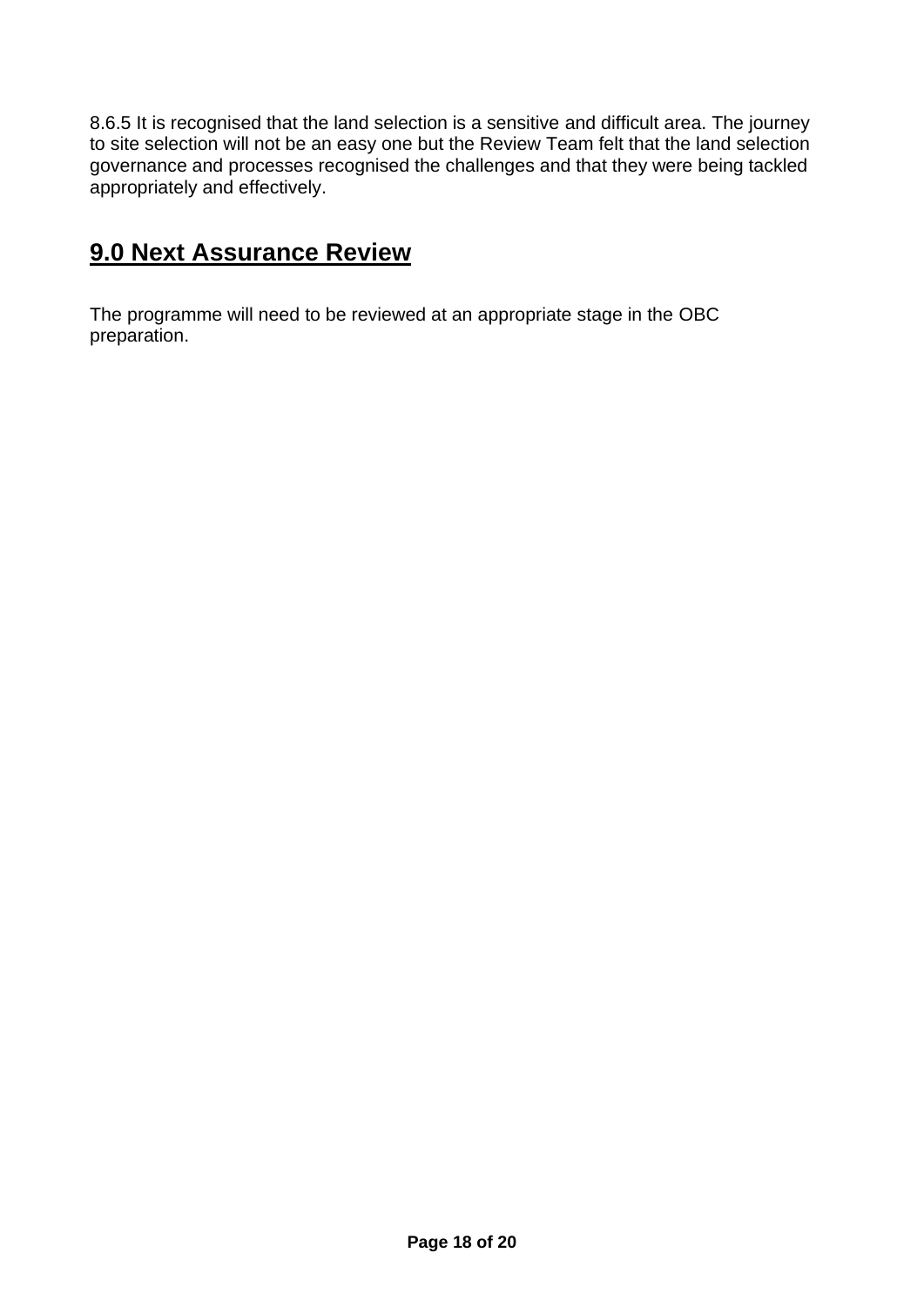## **ANNEX A**

### **Terms of reference for PAR**

The Programme Group would welcome the Gateway Review Team's input to review the:

- Current PBC Governance arrangements
- The preparation currently being undertaken for the Outline Business Case development and the proposed governance structure, risks and issues
- The Land selection governance structure and process being followed

Key areas of focus will be

- Review of strategic case and draft documentation currently available
- The Programme structure, the timelines and the plans that are in place to progress the development of the Outline Business Cases, including that appropriate expert advice is being and will be obtained as necessary
- That the proposed Governance arrangements for the next phase of the Programme are robust
- That there is a robust process for identifying and managing the main programme risks going forward
- Provide assurance around the approach being taken on the land selection process

• and test that the Health Board scope of the Digital and Environmental solutions being considered in the PBC delivery are ambitious enough whilst still being realistic and unambiguous